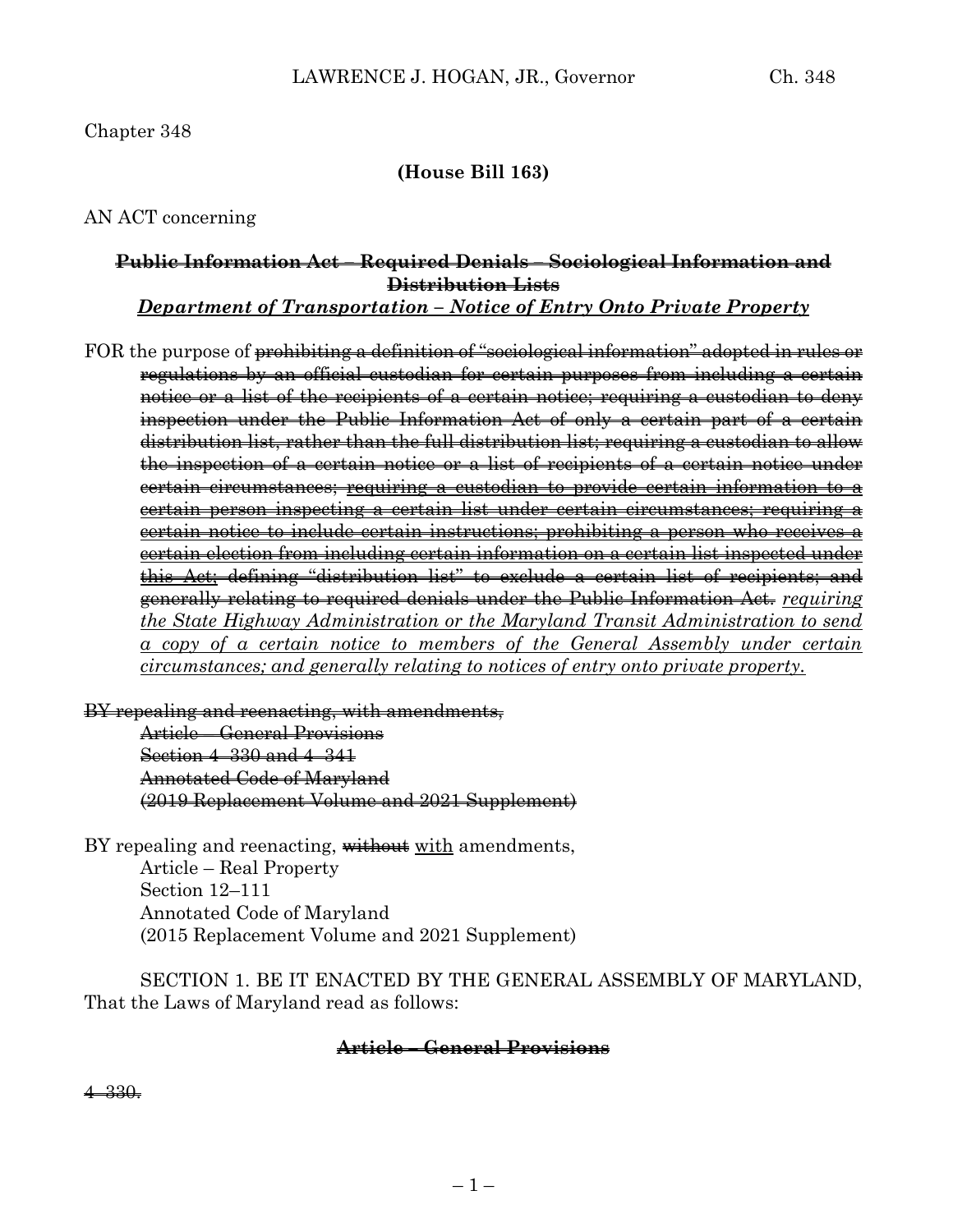#### Ch. 348 2022 LAWS OF MARYLAND

**(A)** If the official custodian has adopted rules or regulations that define **[**sociological information**], SUBJECT TO SUBSECTION (B) OF THIS SECTION, "SOCIOLOGICAL INFORMATION"** for purposes of this section, a custodian shall deny inspection of the part of a public record that contains sociological information, in accordance with the rules or regulations.

**(B) A DEFINITION OF "SOCIOLOGICAL INFORMATION" ADOPTED UNDER SUBSECTION (A) OF THIS SECTION MAY NOT INCLUDE A NOTICE, OR A LIST OF THE RECIPIENTS OF A NOTICE, GIVEN UNDER § 12–111 OF THE REAL PROPERTY ARTICLE.**

4–341.

(a) **(1)** In this section**[**, "governmental**] THE FOLLOWING WORDS HAVE THE MEANINGS INDICATED.**

**(2) "DISTRIBUTION LIST" DOES NOT INCLUDE A LIST OF RECIPIENTS WHO HAVE RECEIVED A NOTICE UNDER § 12–111 OF THE REAL PROPERTY ARTICLE.**

**(3) "GOVERNMENTAL** entity" means a unit or an instrumentality of the State or of a political subdivision.

(b) A custodian shall deny inspection of **THE PART OF** a distribution list and a request to be added to a distribution list that identifies a physical address, an e–mail address, or a telephone number of an individual that is used by a governmental entity or an elected official for the sole purpose of:

(1) periodically sending news about the official activities of the governmental entity or elected official; or

(2) sending informational notices or emergency alerts.

**(C) A SUBJECT TO § 12–111(H) OF THE REAL PROPERTY ARTICLE, A CUSTODIAN SHALL ALLOW THE INSPECTION OF A NOTICE, OR A LIST OF THE RECIPIENTS OF A NOTICE, GIVEN UNDER § 12–111 OF THE REAL PROPERTY ARTICLE ONLY ON RECEIPT OF:**

**(1) A WRITTEN APPLICATION; AND**

**(2) A STATEMENT, SIGNED UNDER OATH, THAT THE NOTICE OR LIST IS NOT INTENDED TO BE USED FOR COMMERCIAL SOLICITATION.**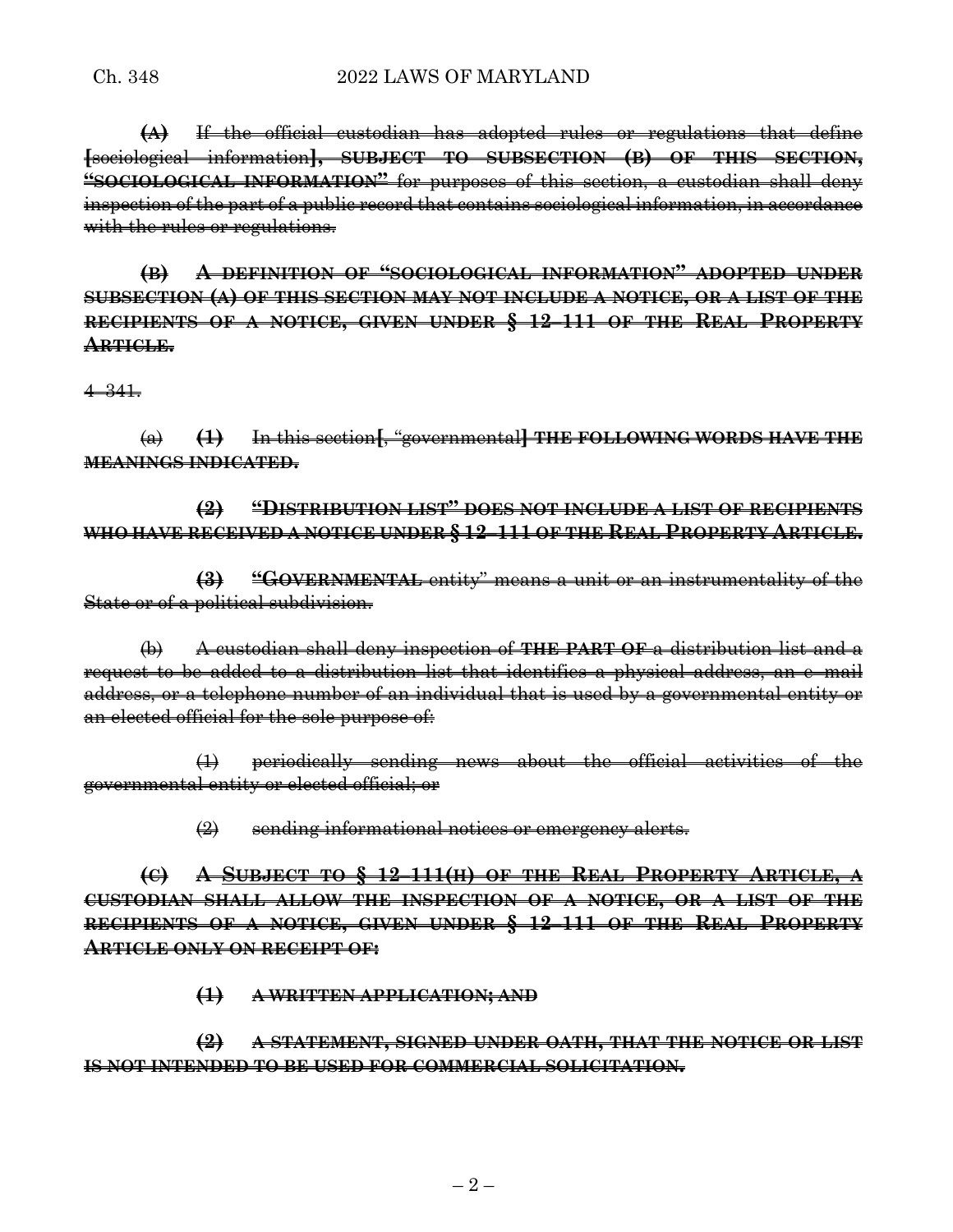## **(D) THE CUSTODIAN OF A LIST INSPECTED UNDER SUBSECTION (C) OF THIS SECTION THAT HAS BEEN REDACTED UNDER § 12–111(H) OF THE REAL PROPERTY ARTICLE SHALL INFORM THE PERSON INSPECTING THE LIST:**

### **(1) THAT THE LIST HAS BEEN REDACTED; AND**

## **(2) THE NUMBER OF RECIPIENTS WHOSE INFORMATION HAS BEEN REDACTED FROM THE LIST.**

## **Article – Real Property**

12–111.

(a) Civil engineers, land surveyors, real estate appraisers, and their assistants acting on behalf of the State or of any of its instrumentalities or any body politic or corporate having the power of eminent domain after every real and bona fide effort to notify the owner or occupant in writing with respect to the proposed entry may:

(1) Enter on any private land to make surveys, run lines or levels, or obtain information relating to the acquisition or future public use of the property or for any governmental report, undertaking, or improvement;

(2) Set stakes, markers, monuments, or other suitable landmarks or reference points where necessary; and

(3) Enter on any private land and perform any function necessary to appraise the property.

(b) If any civil engineer, surveyor, real estate appraiser, or any of their assistants is refused permission to enter or remain on any private land for the purposes set out in subsection (a) of this section, the person, the State, its instrumentality, or the body politic or corporate on whose behalf the person is acting may apply to a law court of the county where the property, or any part of it, is located for an order directing that the person be permitted to enter on and remain on the land to the extent necessary to carry out the purposes authorized by this section.

(c) If a civil engineer, surveyor, real estate appraiser, or any of their assistants enters on any private land under the authority of this section or any court order passed pursuant to it, and damages or destroys any land or personal property on it, the owner of the property has a cause of action for damages against the civil engineer, surveyor, real estate appraiser, or assistant and against the State, its instrumentality, or the body politic or corporate on whose behalf the person inflicting the damage was acting.

(d) Any landowner or other person who willfully obliterates, damages, or removes any stake, marker, monument, or other landmark set by any civil engineer, surveyor, or real estate appraiser or any of their assistants acting pursuant to this section, except if the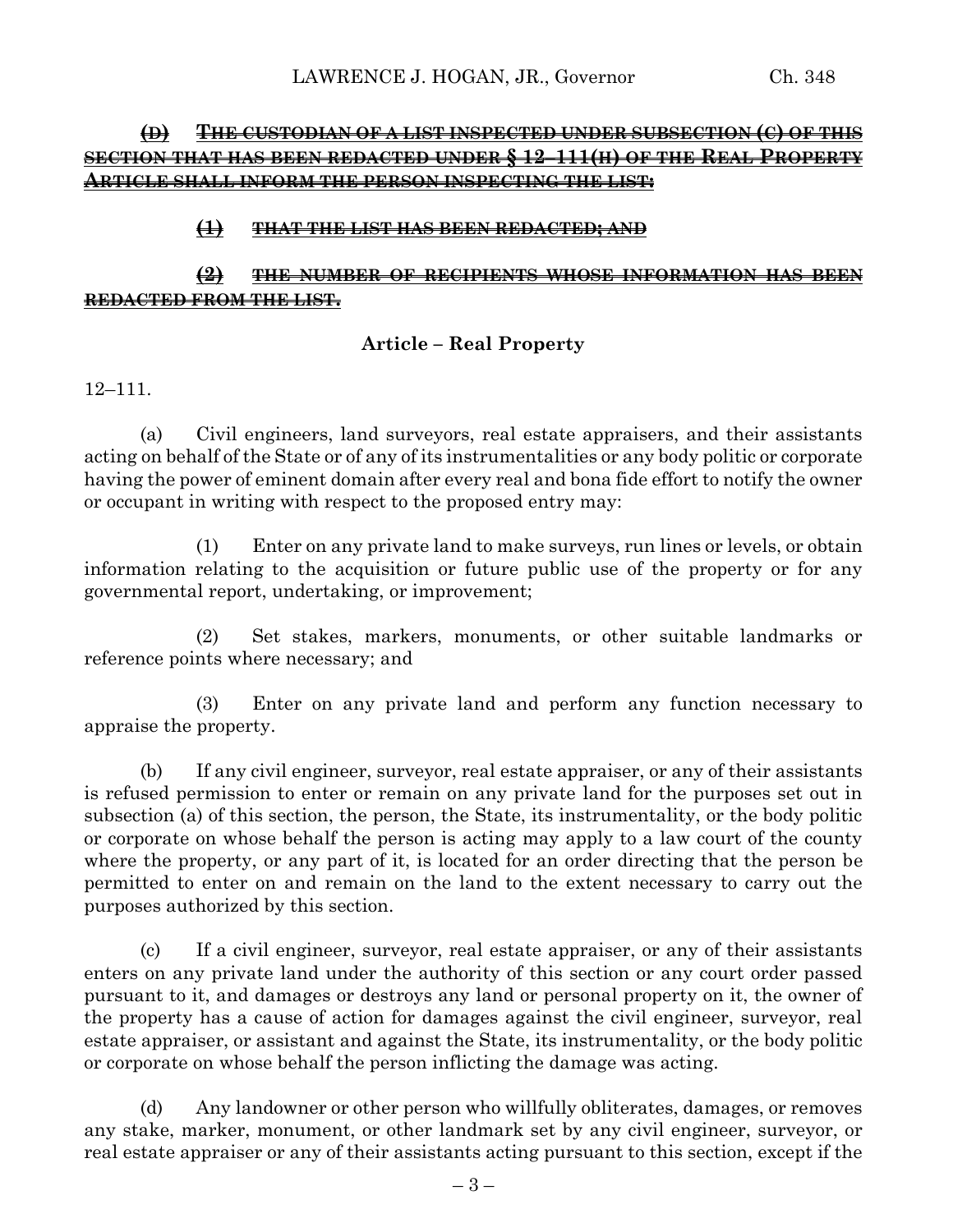stake, marker, monument, or other landmark interferes with the proper use of the property, is guilty of a misdemeanor and on conviction shall be fined not more than \$500.

(e) Any person who has knowledge of an order issued pursuant to subsection (b) and who obstructs any civil engineer, surveyor, real estate appraiser, or any of their assistants acting under the authority of the order may be punished as for contempt of court.

(f) In Anne Arundel County, Montgomery County, or Baltimore City, an agent or employee, or one or more assistants of the jurisdiction, after real and bona fide effort to notify the occupant or the owner, if the land is unoccupied or if the occupant is not the owner, may enter on any private land to make test borings and soil tests and obtain information related to such tests for the purpose of determining the possibility of public use of the property. If an agent, employee, or assistant is refused permission to enter or remain on any private land for the purposes set out in this subsection, Anne Arundel County, Montgomery County, or Baltimore City may apply to a law court of the jurisdiction where the property or any part of it is located for an order directing that its agent, employee, or assistant be permitted to enter and remain on the land to the extent necessary to carry out the purposes authorized by this subsection. The court may require that the applying jurisdiction post a bond in an amount sufficient to reimburse any person for damages reasonably estimated to be caused by test borings, soil tests, and related activities. If any person enters on any private land under the authority of this section or of any court order passed pursuant to it and damages or destroys any land or personal property on it, the owner of the property has a cause of action for damages against the jurisdiction that authorized the entrance. Any person who knows of an order issued under this subsection and who obstructs any agent, employee, or assistant acting under the authority of the order may be punished for contempt of court.

(g) *(1)* The State Highway Administration, the Maryland Transit Administration, and the agents, employees, and consultants of the State Highway Administration and the Maryland Transit Administration may enter upon private property to conduct environmental and engineering studies, including soil boring and excavation, necessary to determine the suitability of the property for use by the administration entering the property. Entry onto private property for these purposes shall not be undertaken without prior consent of the property owner. If, after real and bona fide effort, the consent of the property owner cannot be secured, the administration seeking entry may apply to a law or equity court where the property or any part of it is located for an order directing that entry be permitted. "Bona fide effort" shall include either 30 days advance notice in writing by certified mail return receipt requested to the last known address of the property owner or posting notice on the property not less than 30 days in advance, and such other requirements as the court may deem appropriate. The administration entering the property, when removing, displacing, boring, or excavating soil under the provisions of this section, shall replace the topsoil in a manner which will approach the level of compaction and contour as when removed. An administration entering private property under the authority of this subsection shall reimburse the landowner or lessee who is farming the property for agricultural products destroyed or damaged by the administration's agents,